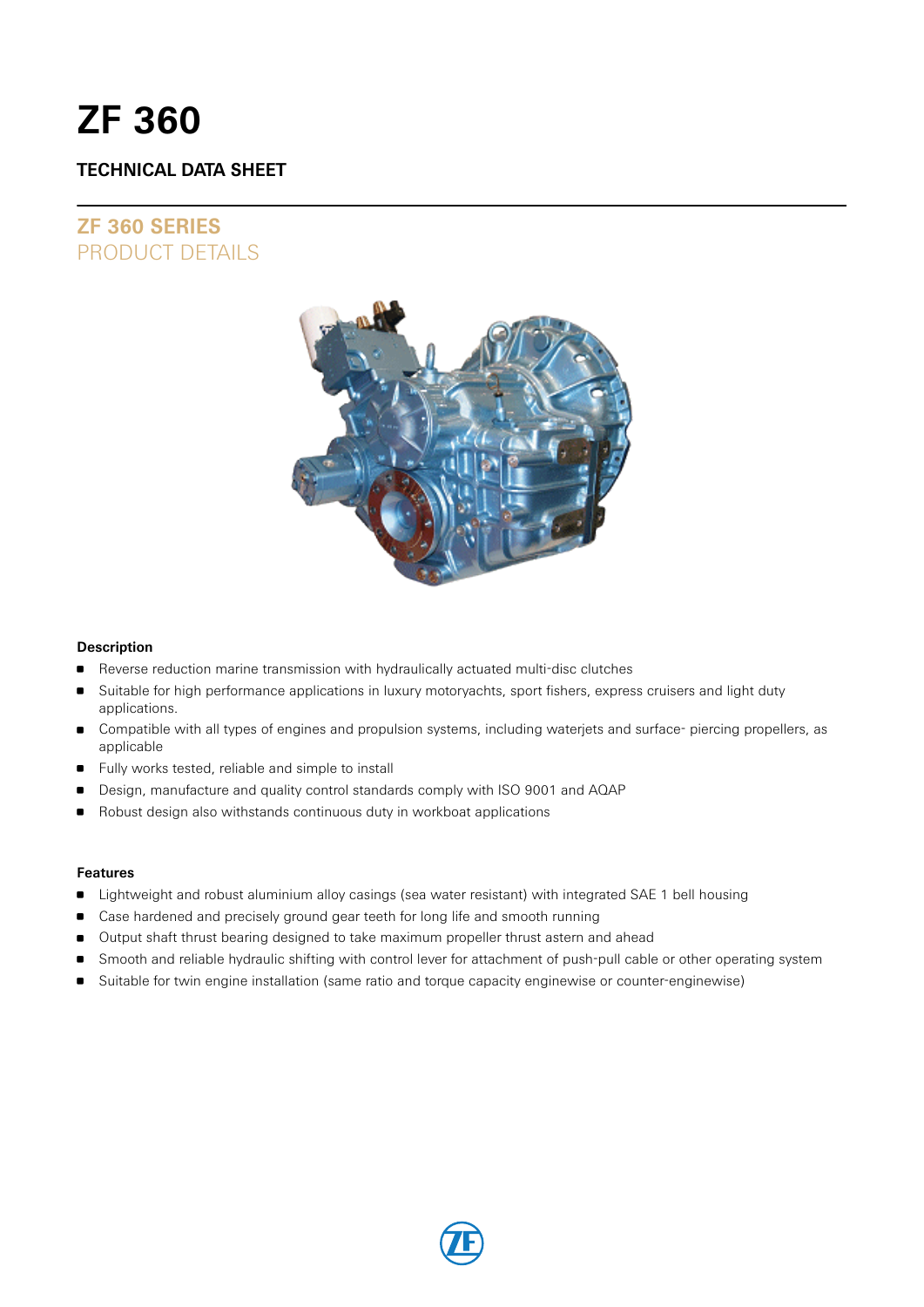# **RATINGS**

| Ratios                                                                                                 |               | Power Factor |          |          | Input Power Capacity |          |          |          | Max. | Max. | Max.       |
|--------------------------------------------------------------------------------------------------------|---------------|--------------|----------|----------|----------------------|----------|----------|----------|------|------|------------|
|                                                                                                        | kW/RPM hp/RPM |              | kW       | hp       | kW                   | hp       | kW       | hp       | kW   | hp   | <b>RPM</b> |
| Pleasure Duty - Diesel                                                                                 |               |              |          | 2100 RPM |                      | 2300 RPM |          | 2500 RPM |      |      |            |
| $[0.925^{\ast}, 1.045^{\ast}, 1.125^{\ast}, 1.237^{\ast}, 1.500]$<br>1.774, 1.966, 2.185, 2.480, 2.625 | 0.2917        | 0.3912       | 613      | 822      | 671                  | 900      | 729      | 978      | 875  | 1174 | 3000       |
| 2.917                                                                                                  | 0.2512        | 0.3369       | 528      | 707      | 578                  | 775      | 628      | 842      | 754  | 1011 | 3000       |
| Light Duty - Diesel                                                                                    |               |              | 2100 RPM |          | 2300 RPM             |          | 2500 RPM |          |      |      |            |
| $[0.925^{\ast}, 1.045^{\ast}, 1.125^{\ast}, 1.237^{\ast}, 1.500]$<br>1.774, 1.966, 2.185, 2.480, 2.625 | 0.2660        | 0.3567       | 559      | 749      | 612                  | 820      | 665      | 892      | 798  | 1070 | 3000       |
| 2.917                                                                                                  | 0.2351        | 0.3153       | 494      | 662      | 541                  | 725      | 588      | 788      | 705  | 946  | 3000       |
| Medium Duty - Diesel                                                                                   |               |              | 1800 RPM |          | 2100 RPM             |          | 2300 RPM |          |      |      |            |
| $[0.925^*, 1.045^*, 1.125^*, 1.237^*, 1.500]$<br>1.774, 1.966, 2.185, 2.480, 2.625                     | 0.2130        | 0.2856       | 383      | 514      | 447                  | 600      | 490      | 657      | 639  | 857  | 3000       |
| 2.917                                                                                                  | 0.1953        | 0.2619       | 352      | 471      | 410                  | 550      | 449      | 602      | 586  | 786  | 3000       |
| Continuous Duty - Diesel                                                                               |               |              | 1600 RPM |          | 1800 RPM             |          | 2100 RPM |          |      |      |            |
| $[0.925^{\ast}, 1.045^{\ast}, 1.125^{\ast}, 1.237^{\ast}, 1.500]$<br>1.774, 1.966, 2.185, 2.480, 2.625 | 0.1802        | 0.2417       | 288      | 387      | 324                  | 435      | 378      | 508      | 541  | 725  | 3000       |
| 2.917                                                                                                  | 0.1775        | 0.2380       | 284      | 381      | 320                  | 428      | 373      | 500      | 533  | 714  | 3000       |

\* Special Order Ratio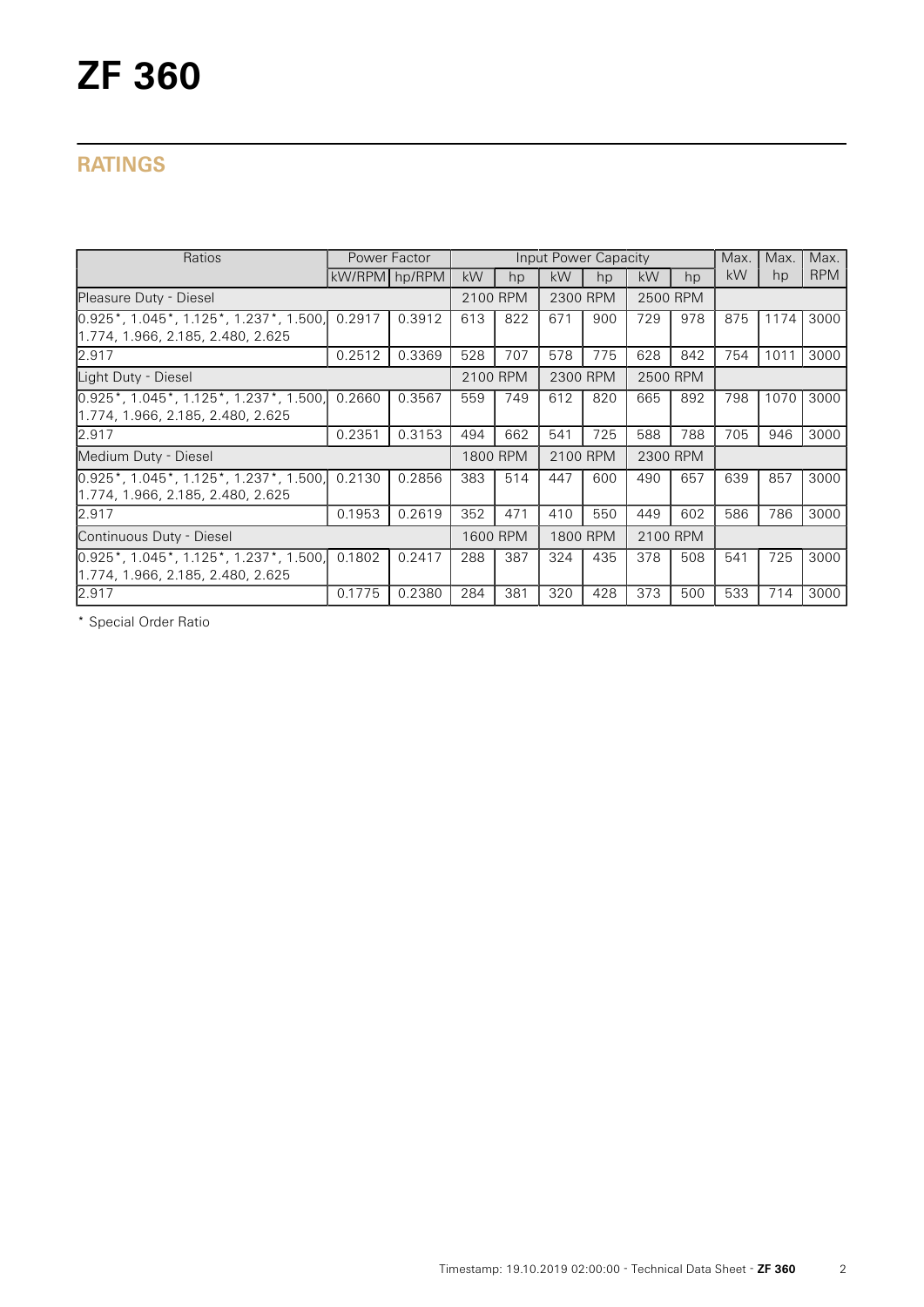# **DIMENSIONS**



| $\forall$                  | B <sub>1</sub>                                     | B <sub>2</sub> |      |     | H <sub>2</sub>    |      |                    |  |  |  |
|----------------------------|----------------------------------------------------|----------------|------|-----|-------------------|------|--------------------|--|--|--|
| Millimeter (mm)            |                                                    |                |      |     |                   |      |                    |  |  |  |
| 180.0                      | 357.9<br>290.0<br>290.0<br>167.0<br>632.5<br>544.0 |                |      |     |                   |      |                    |  |  |  |
| lnch (in)                  |                                                    |                |      |     |                   |      |                    |  |  |  |
| 7.09                       | 11.42                                              | 11.42          | 6.57 |     | 14.09             | 24.9 | 21.42              |  |  |  |
| Weight (lb)<br>Weight (kg) |                                                    |                |      |     | Amount of Oil (I) |      | Amount of Oil (qt) |  |  |  |
| 185<br>408                 |                                                    |                |      | 9.0 |                   | 9.5  |                    |  |  |  |

# **BELL HOUSING DIMENSIONS**

| Name  | Α  |                         | B                                   |                         | С  |    | L <sub>3</sub> |     | <b>Bolt Holes</b> |          |      |
|-------|----|-------------------------|-------------------------------------|-------------------------|----|----|----------------|-----|-------------------|----------|------|
|       |    |                         |                                     |                         |    |    |                |     | No.               | Diameter |      |
|       | mm | $\overline{\mathsf{I}}$ | mm                                  | $\overline{\mathsf{I}}$ | mm | in | mm             | in  |                   | mm       | in   |
| SAE 0 |    |                         | 647.7 25.5 679.45 26.75 711.2 28.0  |                         |    |    | 0.0            | 0.0 | 16                | 13.49    | 0.53 |
| SAE 1 |    |                         | 511.2 20.13 530.2 20.87 554.0 21.81 |                         |    |    |                |     | 12                | 12.0     | 0.47 |



# **OUTPUT FLANGE DIMENSIONS**

|       |                         |                                    |                         |    |                         |      | <b>Bolt Holes</b> |     |              |      |
|-------|-------------------------|------------------------------------|-------------------------|----|-------------------------|------|-------------------|-----|--------------|------|
|       |                         |                                    |                         |    |                         |      |                   | No. | Diameter (E) |      |
| mm    | $\mathsf{I} \mathsf{n}$ | mm                                 | $\overline{\mathsf{I}}$ | mm | $\overline{\mathsf{I}}$ | mm   |                   |     | mm           |      |
| 205.0 |                         | 8.07   170.0   6.69   140.0   5.51 |                         |    |                         | 20.0 | 0.79              |     | 18.3         | 0.72 |